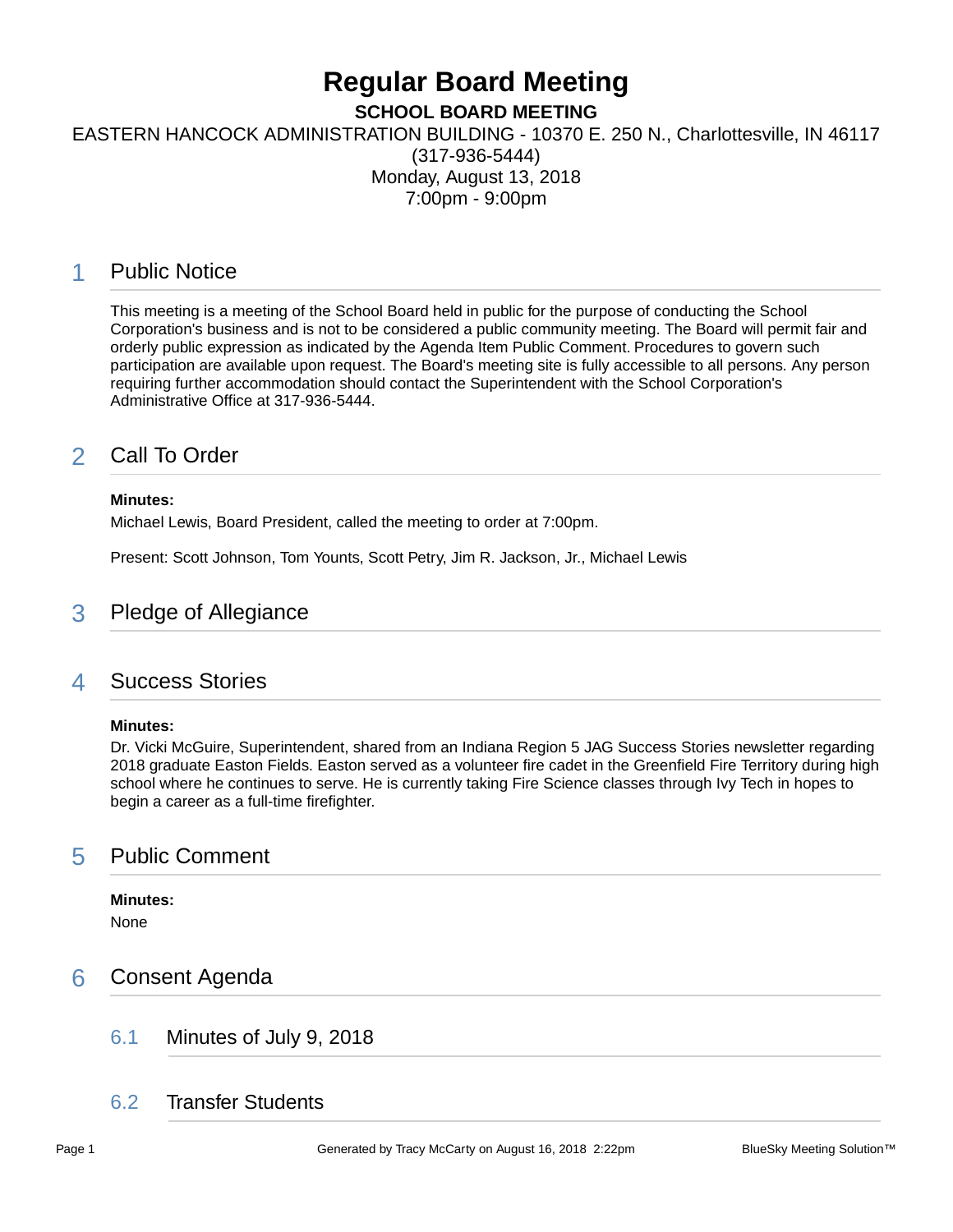**Minutes:** -New for August: 18

### 6.3 Field Trips

#### **Minutes:**

-Out of state & Overnight - FFA - Kansas State Meats - October 14-18, 2018

-Overnight - FFA - SOAR Leadership Camp - Trafalgar - October 12-14, 2018

-Overnight - FFA - National FFA Convention - Indy - October 24-27, 2018

-Overnight - FFA - FIRE Leadership Camp - Trafalgar - November 16-18, 2018

-Overnight - FFA - State Crops & Forestry Contest - Purdue - December 7-8, 2018

-Overnight - FFA - LDW Leadership Camp - Trafalgar - February 1-3, 2019

### 6.4 Substitutes

#### **Minutes:**

-Sub Teachers: Gary Davis, Angela Moss, Alycia Knox, Stacey Sorrell

-Sub Bus Driver: Ryan Matthys

-Sub Nurses: Kassie Garrison, Julie Grodey, Carlie Turner

### 6.5 ECA

#### **Minutes:**

-Fall coaching additions/changes: Cole Allen replaces Joe patton as Varsity Girls Golf head coach, Ron Allen-Volunteer Asst. Girls Golf, Carey Willis-7th Grade Volleyball coach, Chris Zeilinga-Volunteer Asst. MS Tennis

-Elementary Sponsors (see attachment)

-ECA Annual Report – Elementary

-ECA Annual Report – MS/HS

### 6.6 Certified Staff

#### **Minutes:**

-Leave Request- Shannon Scott – ES/MS Special Ed – Effective July 19, 2018

-Resignation – Dan Buckalew – Band Director/Teacher – Effective August 4, 2018

-New Hire – Sara Mastin – ES/MS Special Ed – Effective July 30, 2018

-New Hire – Dana Hilgert – HS English Teacher – Effective July 30, 2018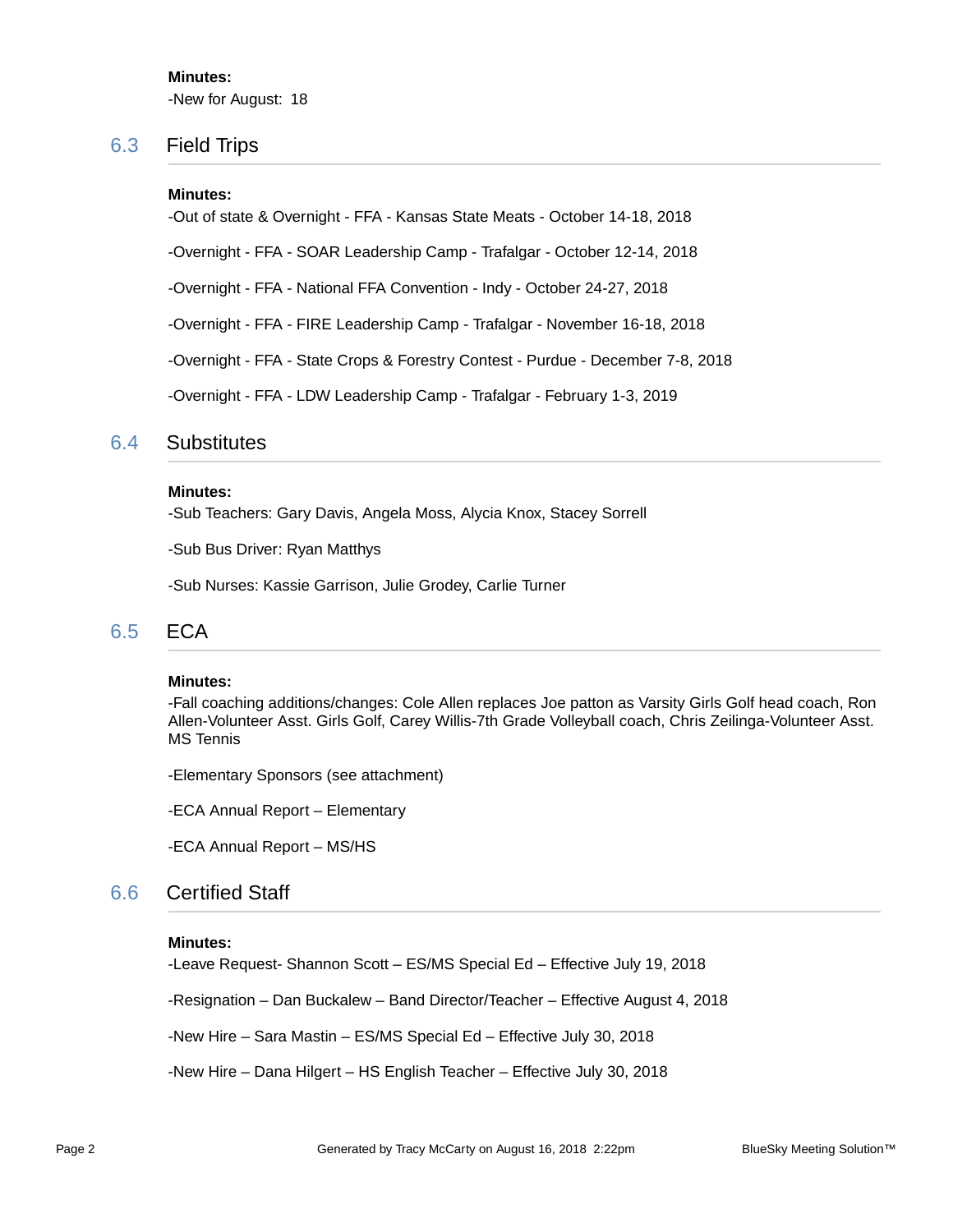-New Hire – Lynn Ewart – Temp HS Special Ed Teacher – Effective July 30, 2018

-New Hire – Howard (Randy) Adams – Band Director/Teacher – Effective TBD

### 6.7 Support Staff

#### **Minutes:**

-Resignation – Chelsea Roller – ES Art IA – Effective July 19, 2018 -Resignation - Cierra Bland - ES IA - Effective July 19, 2018 -New Hire - Amber Griffin - ES Art IA - Effective July 30, 2018 -New Hire - Glen Davis - ES IA - Effective July 30, 2018 -New Hire - Katie Hall - ES IA Essential Skills - Effective July 30, 2018 -New Hire – Kenneth Whisman – MS/HS IA – Effective July 30, 2018 -New Hire – Kim Feltner – MS/HS IA – Effective July 30, 2018 -Job Change – Move Deb Jackson, Librarian, from 29 to 37.5 hr/wk as Chromebook Help Desk IA – Effective July 30, 2018 -New Hire - Katelynn Kemerly - Cafe - Effective July 30, 2018 -New Hire - Merri Logan - Cafe - Effective July 30, 2018 -New Hire - Eileen Gibson - Sub Bus Monitor - Effective August 1, 2018 -New Hire - Graigory Ross - Student Employee – First Semester -Reassignment - Mandy Cook - from ES Essential Skills IA to Preschool IA - Effective July 30, 2018

-Support Staff Evaluation Form

Separate Vote:

Motion: To approve the change to Deb Jackson's job description as presented.

Mr. Petry moved & Mr. Younts seconded. Carried 4-0 (Jackson abstained)

6.8 Special Education Staff

#### **Minutes:**

-New Hire – Patti Swift – School Psychologist

### 6.9 Claims

**Minutes:** Prewritten: \$53,566.95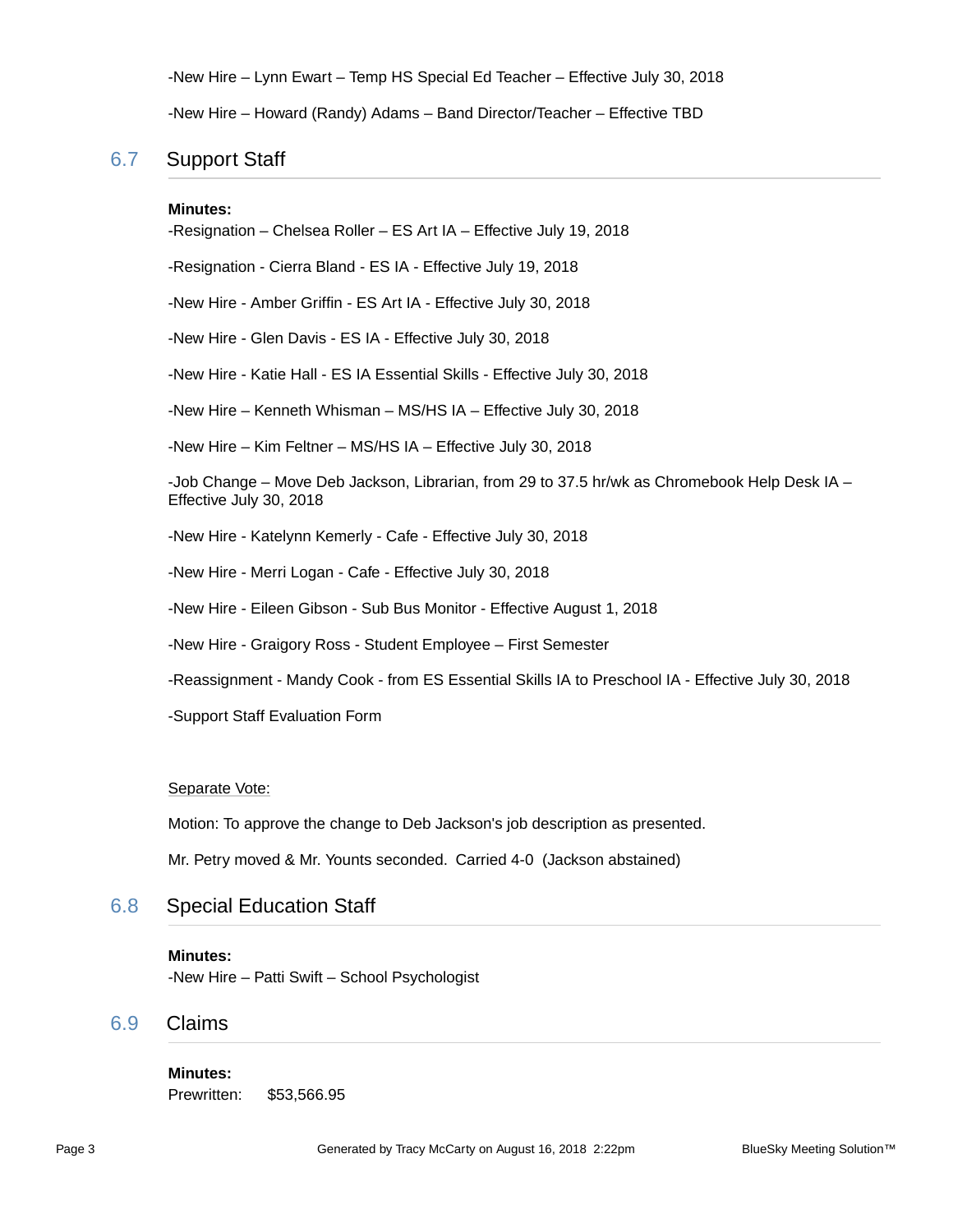| Regular:      | \$234,070.54   |
|---------------|----------------|
| Payroll:      | \$820,745.65   |
| <b>TOTAL:</b> | \$1,108,383.14 |

Motion: To approve the remainder of the Consent Agenda as presented.

### **Motioned:** Mr. Thomas Younts **Seconded:** Mr. Scott Petry

| <b>Voter</b>                              | Yes | <b>No</b> | <b>Abstaining</b> |
|-------------------------------------------|-----|-----------|-------------------|
| James Jackson, Secretary                  | X   |           |                   |
| Scott Johnson, Assistant Secretary        | X   |           |                   |
| Michael Lewis, Board President            | X   |           |                   |
| Mr. Thomas Younts, 2nd Vice President     | X   |           |                   |
| Mr. Scott Petry, Assistant Vice President |     |           |                   |

# 7 Request Permission to Publish 2019 Budget

### **Minutes:**

-Mr. Adam Kinder, Business Manager, requested permission to advertise the 2019 Budget.

Motion: To approve the request to advertise the 2019 Budget.

### **Motioned:** Mr. Thomas Younts **Seconded:** James Jackson

| <b>Voter</b>                              | Yes | <b>No</b> | <b>Abstaining</b> |
|-------------------------------------------|-----|-----------|-------------------|
| James Jackson, Secretary                  | X   |           |                   |
| Scott Johnson, Assistant Secretary        | X   |           |                   |
| Michael Lewis, Board President            | Х   |           |                   |
| Mr. Thomas Younts, 2nd Vice President     |     |           |                   |
| Mr. Scott Petry, Assistant Vice President |     |           |                   |

# 8 Bus Monitor Pay Schedule

### **Minutes:**

-Dr. McGuire presented a proposed pay schedule for Bus Monitors to go along with the new pay schedule for Bus Drivers presented last year. Mr. Jackson inquired as to how many current bus monitors we have and the specifics of the position. Dr. McGuire explained that we have 3 current monitors who serve on buses for students with special needs.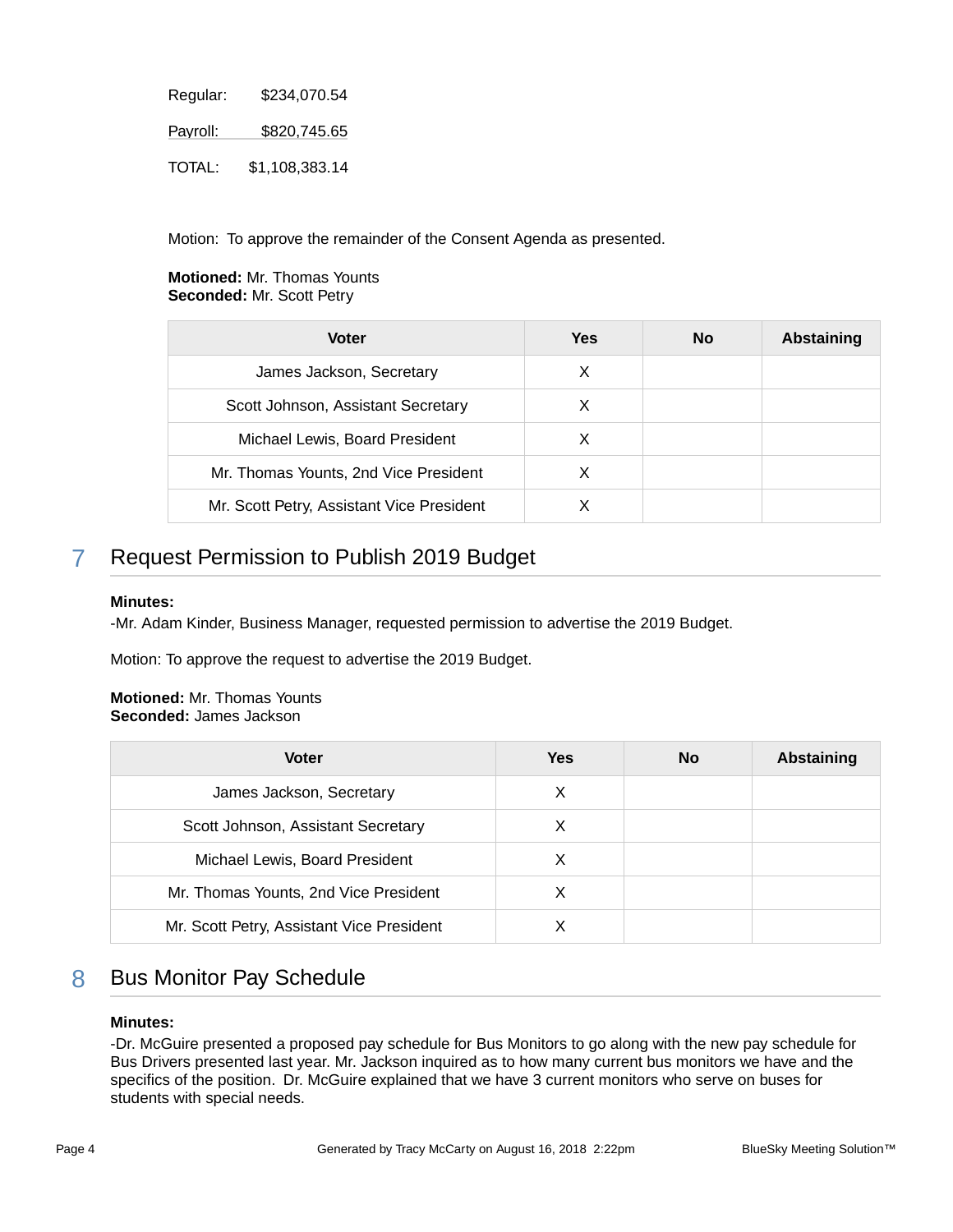-The new pay schedule would be as follows:

| Years of Service | Hourly Pay Rate |
|------------------|-----------------|
| 1                | \$11.00         |
| 2                | \$11.75         |
| 3                | \$12.50         |
| 4                | \$13.25         |
| 5                | \$14.00         |
| 6                | \$14.75         |

Motion: To approve the Bus Monitor Pay Schedule as presented.

### **Motioned:** James Jackson **Seconded:** Mr. Scott Petry

| Voter                                     | <b>Yes</b> | <b>No</b> | <b>Abstaining</b> |
|-------------------------------------------|------------|-----------|-------------------|
| James Jackson, Secretary                  | X          |           |                   |
| Scott Johnson, Assistant Secretary        | X          |           |                   |
| Michael Lewis, Board President            |            |           |                   |
| Mr. Thomas Younts, 2nd Vice President     | х          |           |                   |
| Mr. Scott Petry, Assistant Vice President |            |           |                   |

# 9 Teacher Appreciation Grant Policy & Distribution of Funds

### **Minutes:**

-Dr. McGuire explained that the state law requires schools to give Highly Effective Teachers 25% more in grant money than the amount given to Effective Teachers. Mr. Jackson inquired as to when the IDOE presents schools with that grant. Mr. Kinder and Mrs. Amanda Pyle, Elementary Principal, explained that it is usually presented in December, after ISTEP scores are in.

Motion: To approve the staff performance evaluation plan and the distribution of the Teacher Appreciation Grant funds as required by the state.

**Motioned:** James Jackson **Seconded:** Scott Johnson

| Voter                    | <b>Yes</b> | No | <b>Abstaining</b> |
|--------------------------|------------|----|-------------------|
| James Jackson, Secretary |            |    |                   |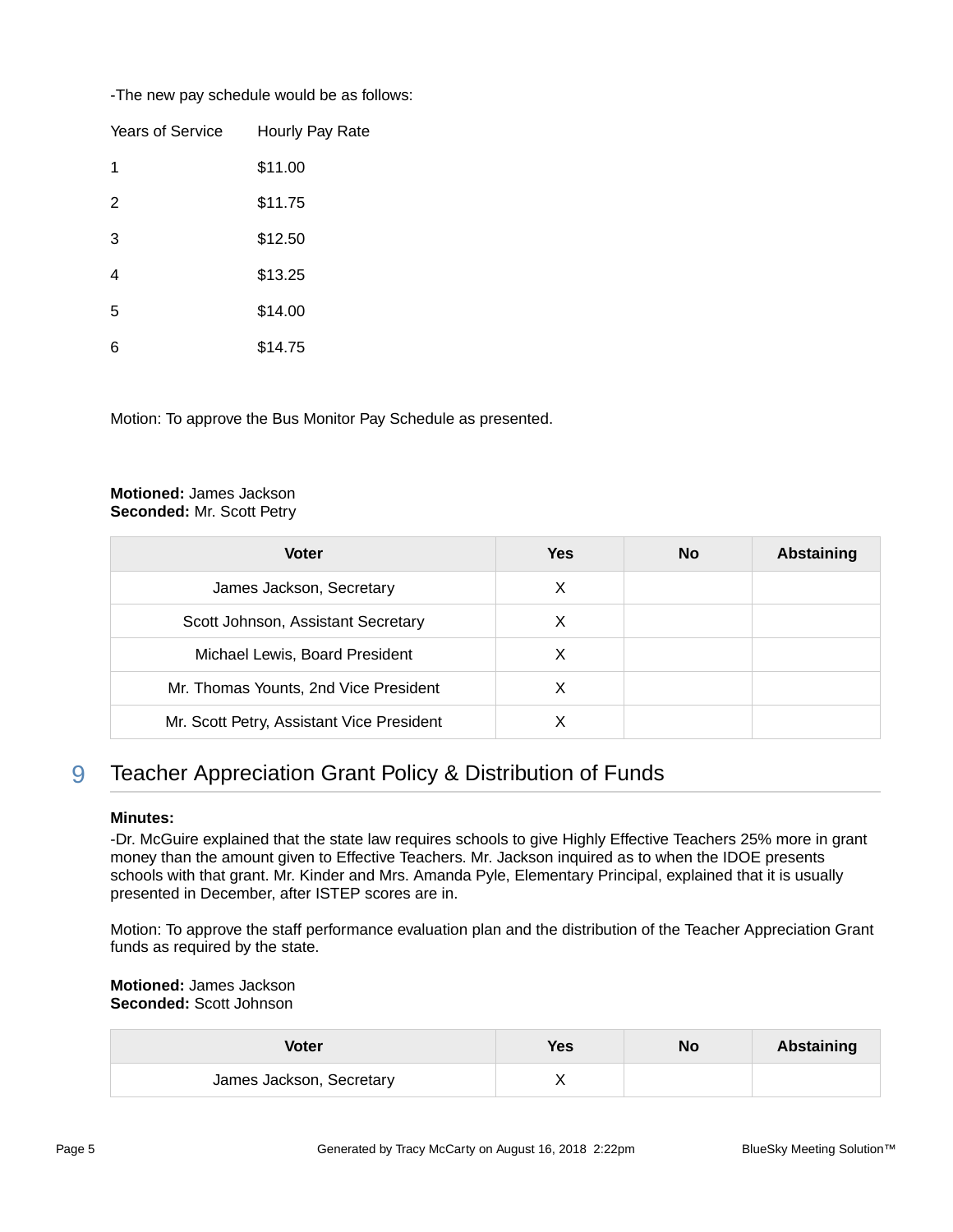| Scott Johnson, Assistant Secretary        |  |  |
|-------------------------------------------|--|--|
| Michael Lewis, Board President            |  |  |
| Mr. Thomas Younts, 2nd Vice President     |  |  |
| Mr. Scott Petry, Assistant Vice President |  |  |

### 10 Employee Handbook 2018-19

#### **Minutes:**

-Mrs. Jen Goble, HR Specialist, explained that the term MRO in the Employee Handbook refers to the attending physician who performs and processes a drug test on an employee when requested, and that the term DER refers to whoever goes with the person getting the drug test. In our case this is generally the Transportation Director, Greg Turner.

-Mr. Jackson asked about non-certified staff evaluations. Evaluations are anticipated to be conducted each year and are kept in staff personnel files in Central Office.

Motion: To approve the Employee Handbook for 2018-19 as presented.

#### **Motioned:** James Jackson **Seconded:** Scott Johnson

| <b>Voter</b>                              | Yes | No. | <b>Abstaining</b> |
|-------------------------------------------|-----|-----|-------------------|
| James Jackson, Secretary                  | X   |     |                   |
| Scott Johnson, Assistant Secretary        | X   |     |                   |
| Michael Lewis, Board President            | X   |     |                   |
| Mr. Thomas Younts, 2nd Vice President     | X   |     |                   |
| Mr. Scott Petry, Assistant Vice President |     |     |                   |

### 11 NEOLA Updates

### **Minutes:**

-#4220 Support Staff Evaluations (change shall to may)

-#3220.01 Teacher Appreciation Grant (edit submission date)

-#3120.04 Employment of Substitute Teachers (change eligibility age to 18 as per IDOE, but only allow 20 and older to sub for MS & HS after additional interview with Elementary Principal)

Motion: To approve the NEOLA Updates as presented.

**Motioned:** Mr. Scott Petry **Seconded:** James Jackson

| <b>Voter</b>             | Yes | No | Abstaining |
|--------------------------|-----|----|------------|
| James Jackson, Secretary |     |    |            |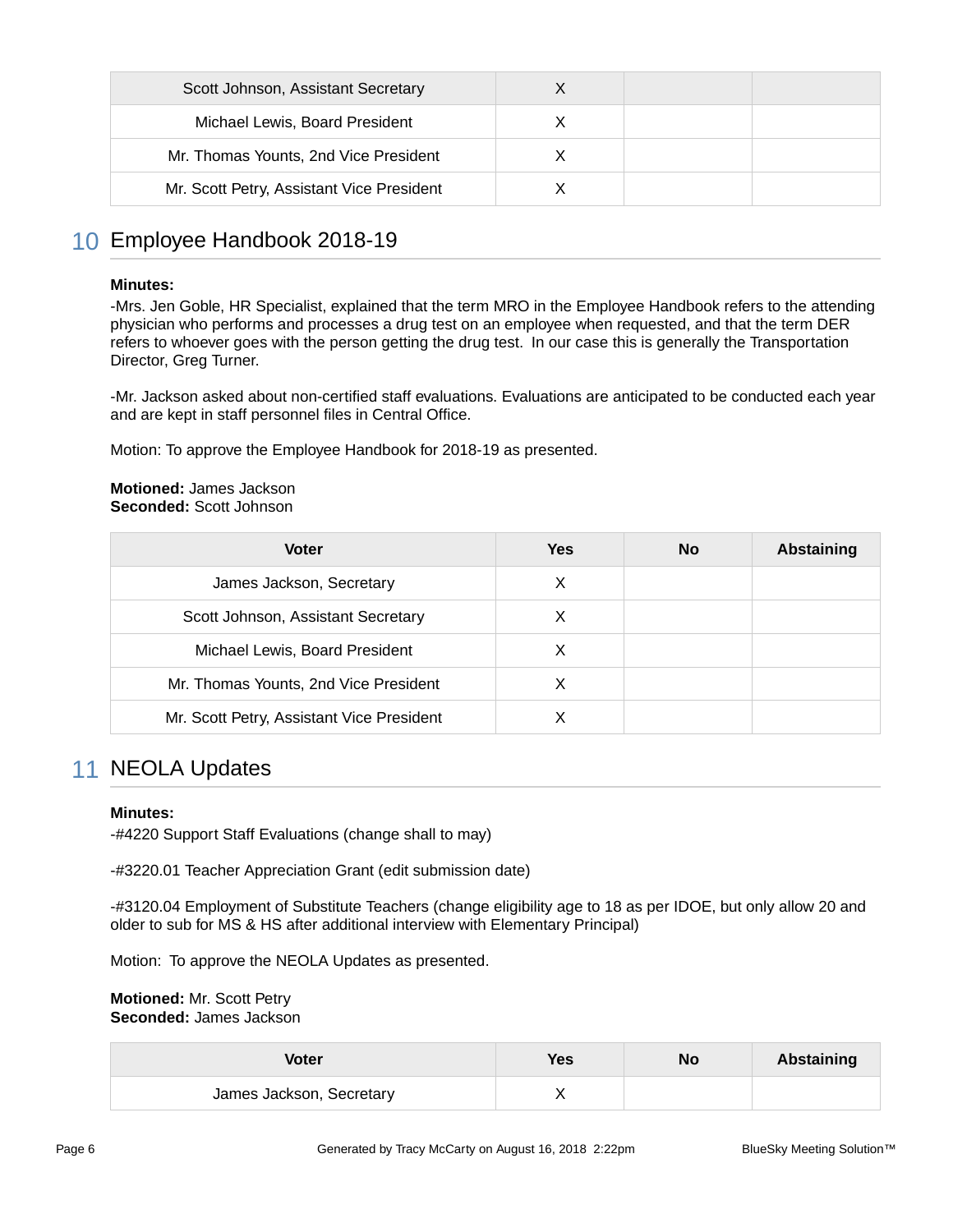| Scott Johnson, Assistant Secretary        |  |  |
|-------------------------------------------|--|--|
| Michael Lewis, Board President            |  |  |
| Mr. Thomas Younts, 2nd Vice President     |  |  |
| Mr. Scott Petry, Assistant Vice President |  |  |

# 12 NEOLA - Final Reading (Policy 5630.01 Seclusion & Restraint)

### **Minutes:**

-#5630.01 Seclusion & Restraint

Motion: To approve the NEOLA policy as presented.

#### **Motioned:** James Jackson **Seconded:** Scott Johnson

| <b>Voter</b>                              | <b>Yes</b> | <b>No</b> | Abstaining |
|-------------------------------------------|------------|-----------|------------|
| James Jackson, Secretary                  | х          |           |            |
| Scott Johnson, Assistant Secretary        | X          |           |            |
| Michael Lewis, Board President            | х          |           |            |
| Mr. Thomas Younts, 2nd Vice President     | X          |           |            |
| Mr. Scott Petry, Assistant Vice President |            |           |            |

# 13 NEOLA Final Reading (Vol. 30 No. 2)

### **Minutes:**

-Policies included: 1422, 1662, 2260, 2700, 3122, 3131, 3362, 4122, 4162, 4362, 5517, 6610, 7510, 7530.02, 8315

Motion: To approve the NEOLA Vol. 30 No. 2 policy changes as presented.

### **Motioned:** James Jackson **Seconded:** Mr. Scott Petry

| <b>Voter</b>                              | Yes | <b>No</b> | Abstaining |
|-------------------------------------------|-----|-----------|------------|
| James Jackson, Secretary                  | X   |           |            |
| Scott Johnson, Assistant Secretary        | X   |           |            |
| Michael Lewis, Board President            | X   |           |            |
| Mr. Thomas Younts, 2nd Vice President     |     |           |            |
| Mr. Scott Petry, Assistant Vice President |     |           |            |

# Informational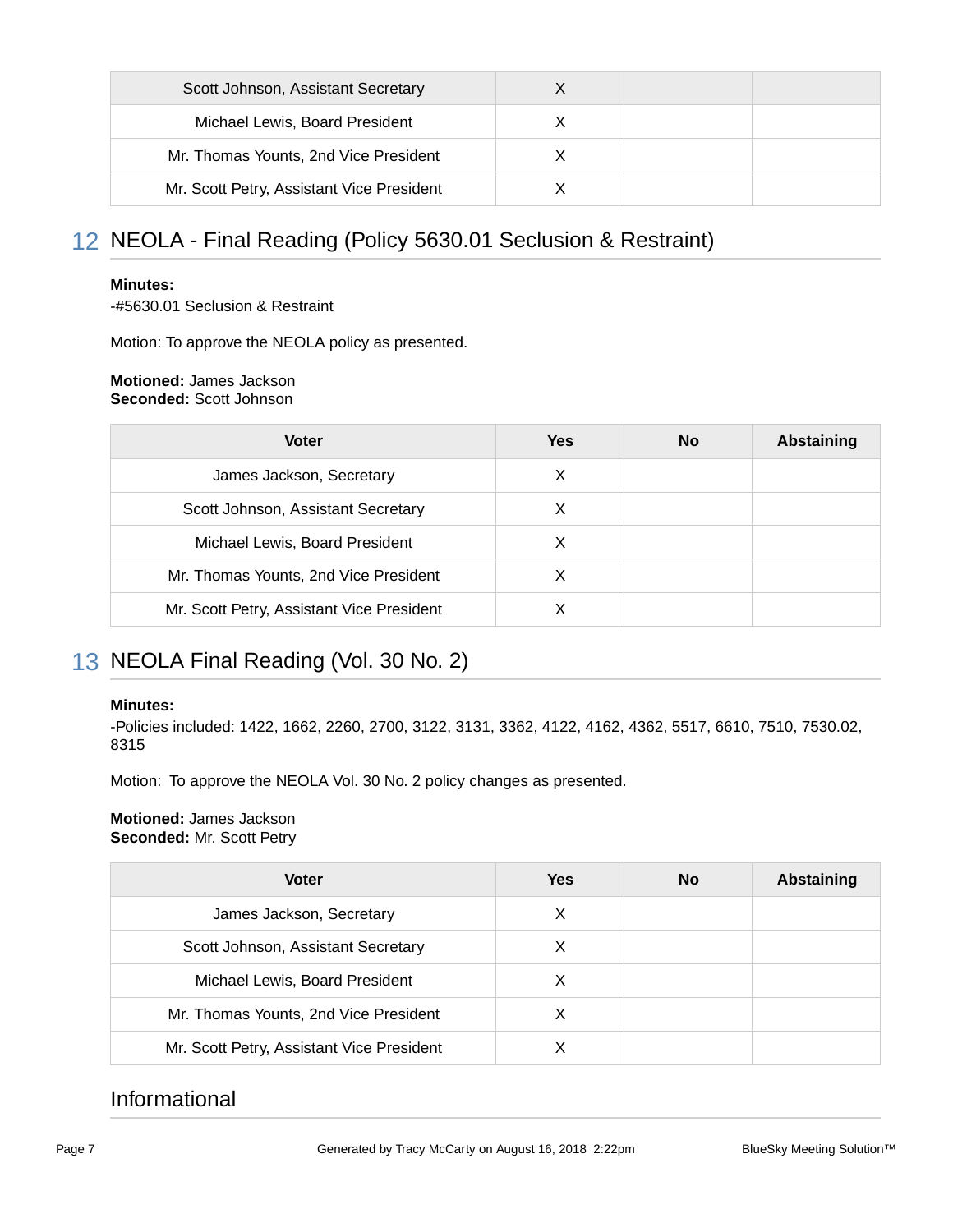### 14 **Minutes:**

-Dr. McGuire shared the metal detector information that is currently available. No policy is yet set until NEOLA creates one based on current legislation. The student & employee handbooks will then be updated.

-Mr. Younts inquired about the privacy screens being installed in the cafeteria windows. Mr. Dave Pfaff, HS Principal, assured him that they were.

# 15 Other Items Allowed by the Board

## 16 Around the Table for Positive Comments

# 17 Adjournment

#### **Motioned:** James Jackson **Seconded:** Scott Johnson

| <b>Voter</b>                              | Yes | <b>No</b> | <b>Abstaining</b> |
|-------------------------------------------|-----|-----------|-------------------|
| James Jackson, Secretary                  | X   |           |                   |
| Scott Johnson, Assistant Secretary        | X   |           |                   |
| Michael Lewis, Board President            |     |           |                   |
| Mr. Thomas Younts, 2nd Vice President     | X   |           |                   |
| Mr. Scott Petry, Assistant Vice President |     |           |                   |